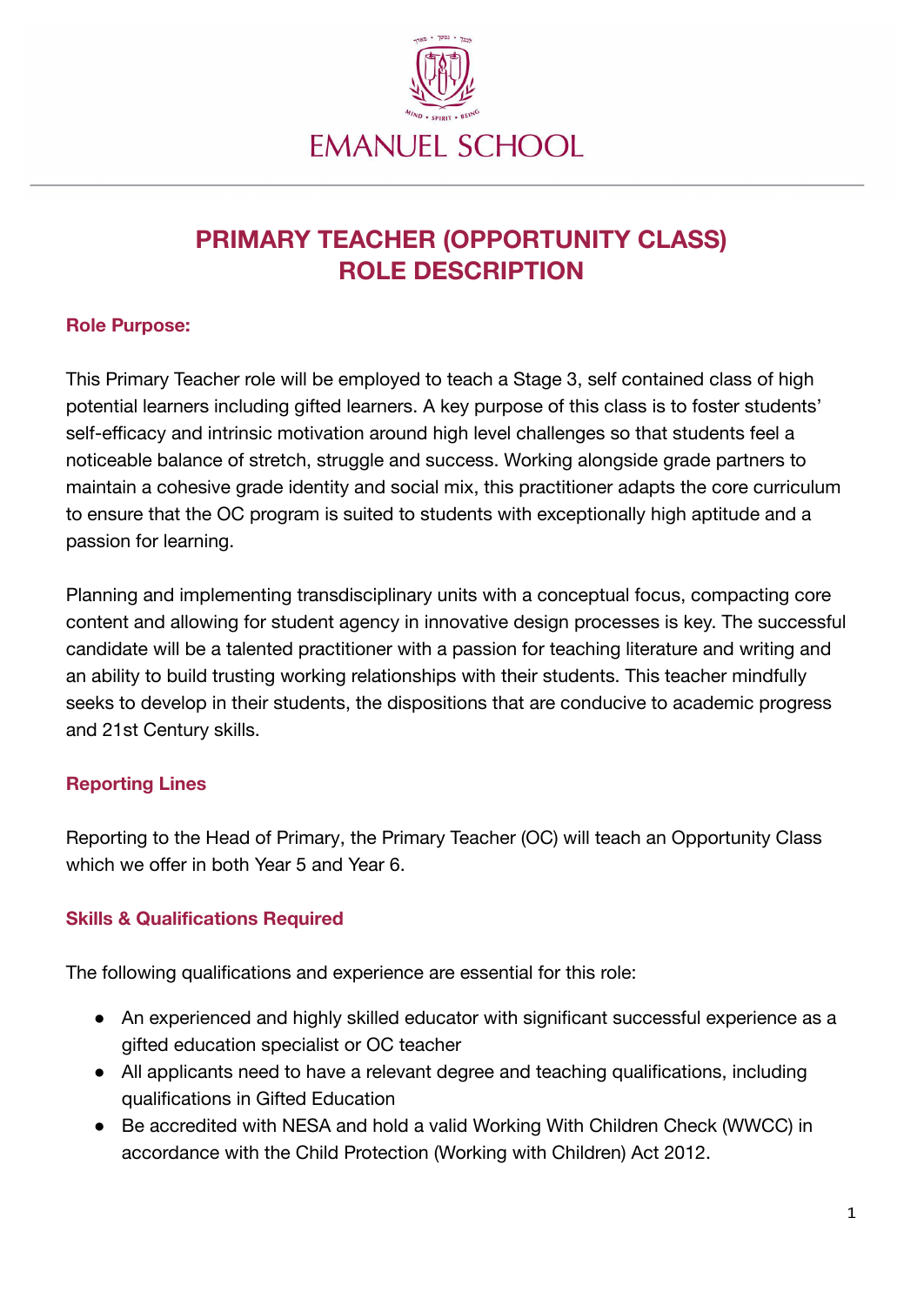In addition to the above, desired skills and attributes for the position of Primary teacher are:

- Experience teaching  $K 6$  children, particularly upper Primary
- Strong familiarity with current NESA  $K 6$  curricula

#### **Emanuel Employee Qualities & Attributes**

Emanuel teachers are highly competent, passionate and engaging in their practice. They work hard to inspire students to be critical and deep thinkers, as well as problem solvers and responsible contributors to the global community. They ensure the best possible learning environment for students and are committed to their own continued growth as a teacher. It is expected that a successful applicant would have a similar approach to teaching.

As an Emanuel teacher, it is expected that you possess the following qualities and attributes

- Love of teaching and desire to inspire and engage students in learning
- A passion for continually improving their teaching practice and a commitment to ongoing professional learning.
- Capacity and desire to make a positive contribution to student wellbeing programs
- Demonstrated strong interpersonal and communication skills and the capacity to develop and sustain productive relationships within the school community
- Ability to promote and a determination to develop a culture of thinking for all students in the classroom
- Capacity to differentiate teaching programs and use a range of strategies to best meet the needs of individuals in the classroom
- Generosity in sharing teaching and ICT expertise with colleagues, and an openness to welcome other teachers into his/her classroom for observation and feedback
- Support for the ethos of the School with a willingness to make a significant contribution to the life of the School
- Be a team player who is keen to work with colleagues to best meet the learning and wellbeing needs of individual students.

The successful applicant will be a member of the school's teaching community and as such, will participate in the regular life of the school. He/she will undertake other duties of a teacher such as those in relation to pastoral care, supervision of students, extra-curricular activities etc, as required by the Principal.

## **About Emanuel School**